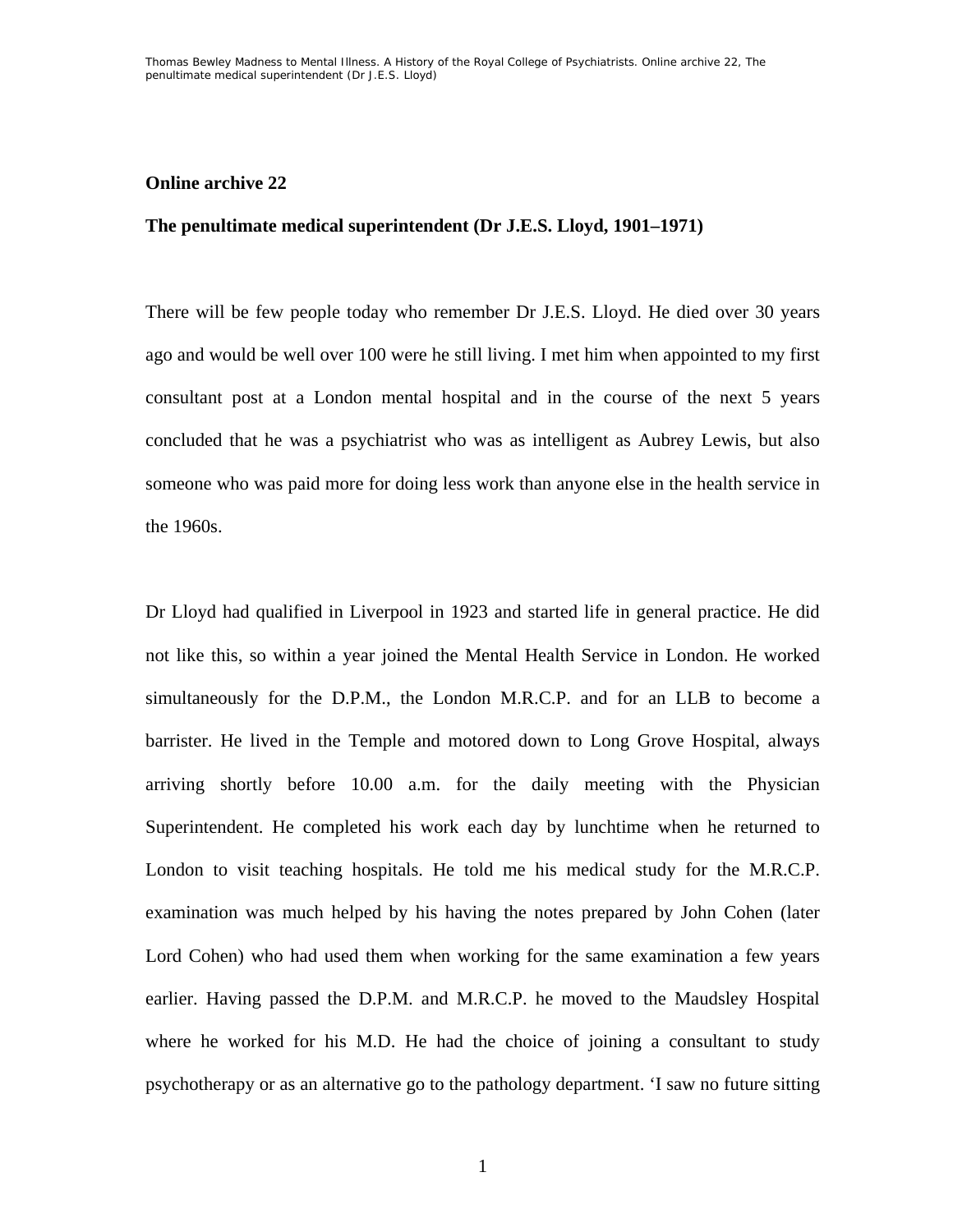listening to the bletherings of neurotics so I opted for pathology'. He submitted plans for research for his M.D. These consisted of putting patients in coffin-like structures filled with sand and then weighing the sand displaced (presumably to measure their levels of anxiety, shown by how deeply they were breathing). 'D'you think it's safe?' said Dr Golla (his supervisor). 'I'm game to try, I said. "A man after my own heart" he replied.' He then obtained his M.D. He had also passed the necessary examinations, eaten his dinners and become an LLB and a barrister-at-law. He was then appointed as the youngest physician superintendent working for the L.C.C. in his early thirties.

His first posting was to the old Fountain Hospital and he was there when the War started. The hospital was hit by a bomb and some patients and members of staff were killed. He told me of this, saying 'The place had become positively dangerous. There was only one thing to be done, so I joined the Army'. He spent the rest of the War safely in charge of Netley Hospital, where he remained till it ended. 'It was very simple really', he said. 'Those with mental problems in the armed services were all transferred through Netley Hospital. I always saw them myself as soon as they arrived. If I thought they were going to be difficult I sent them somewhere else, if not I kept them at Netley. I had a good war'. With the coming of peace he could have had the superintendent's house floodlit for parties but decided to return to London to be physician superintendent of another mental hospital (Tooting Bec) which had been the L.C.C. hospital for the elderly with dementia.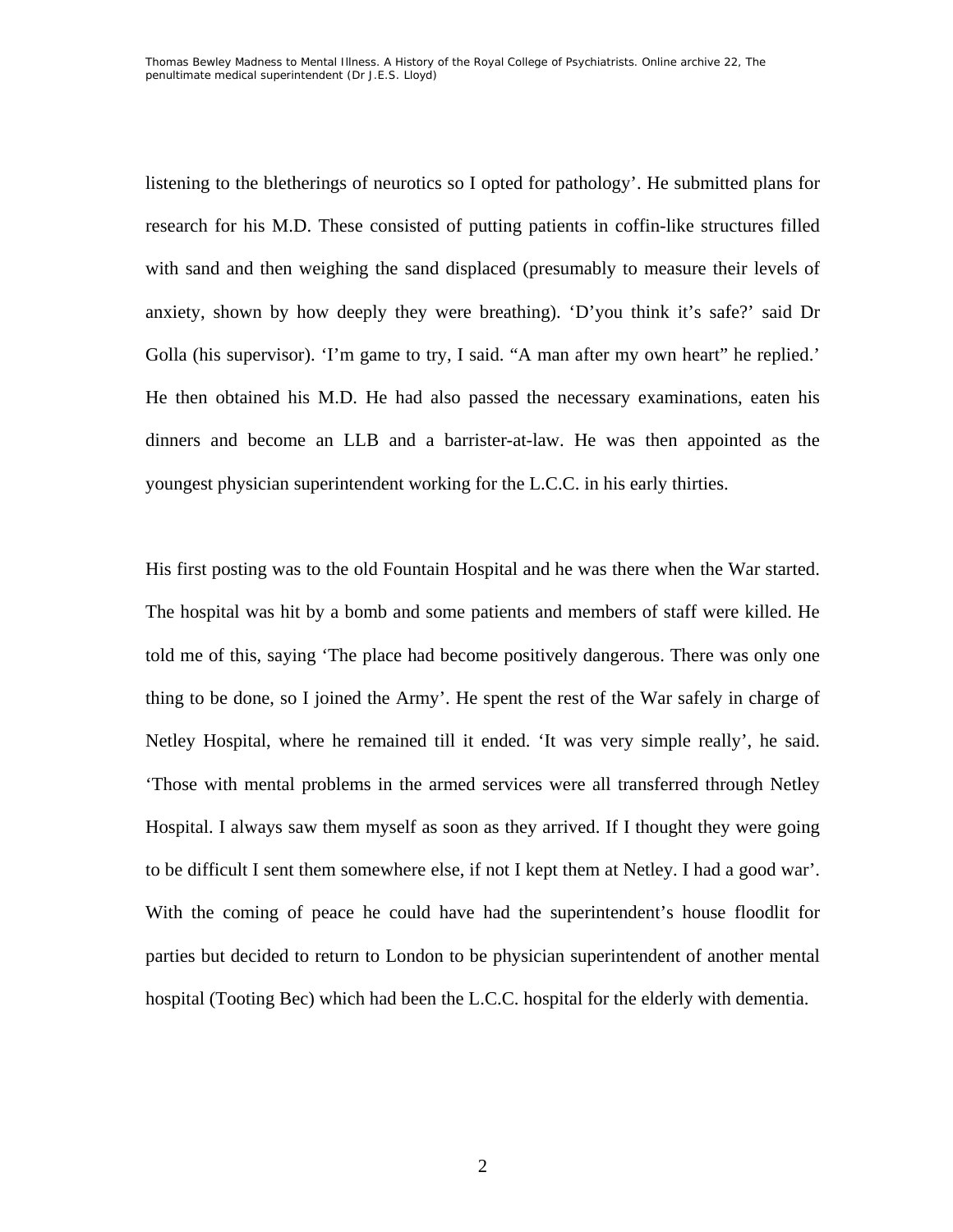When I was appointed a consultant at Tooting he welcomed me, saying, 'There are only four of us here with proper doctorates. You, myself, Dr Cooper (the Chaplain) and Dr E. (a patient), the rest have a mere courtesy title'. He told me (when I moved into a hospital house) 'By the way, Bewley, one of the things we have always considered as a part of the doctors' perks, any wood on the Estate'. It was a curious introduction to a senior post in the NHS in Central London in 1960.

His pattern of life was simple. He lived in the largest hospital house and every day at 10.00 a.m. came in to meet all the medical staff (nine including himself, for this 2100 bedded hospital, with 2000 very elderly patients and 100 younger ones). Each afternoon would leave it quietly through a back gate in his garden, not reappearing in the hospital till 10.00 a.m. the following morning. When the staff came in he got up from his roll top desk and gave out all the letters sent to the hospital. (Stationery was headed 'Reply to the Physician Superintendent'.) All staff were expected to draft a reply which he would, if necessary, shorten and simplify before signing the letter himself as superintendent. At that time the medical staff consisted of one consultant as well as himself, three SHMOs and four JHMOs. Many were locums. When he arrived at the hospital two of the locum JHMOs were in their 80s and 90s respectively. He decided that the latter, who cooked his own meals over an open fire in the doctors' quarters, was possibly too elderly and dispensed with his services, but the 80-year-old continued for some years at the time I first worked there. The numbers of patients in all mental hospitals were declining in the 1960s which concerned him as he pointed out to me that if the number fell below 2000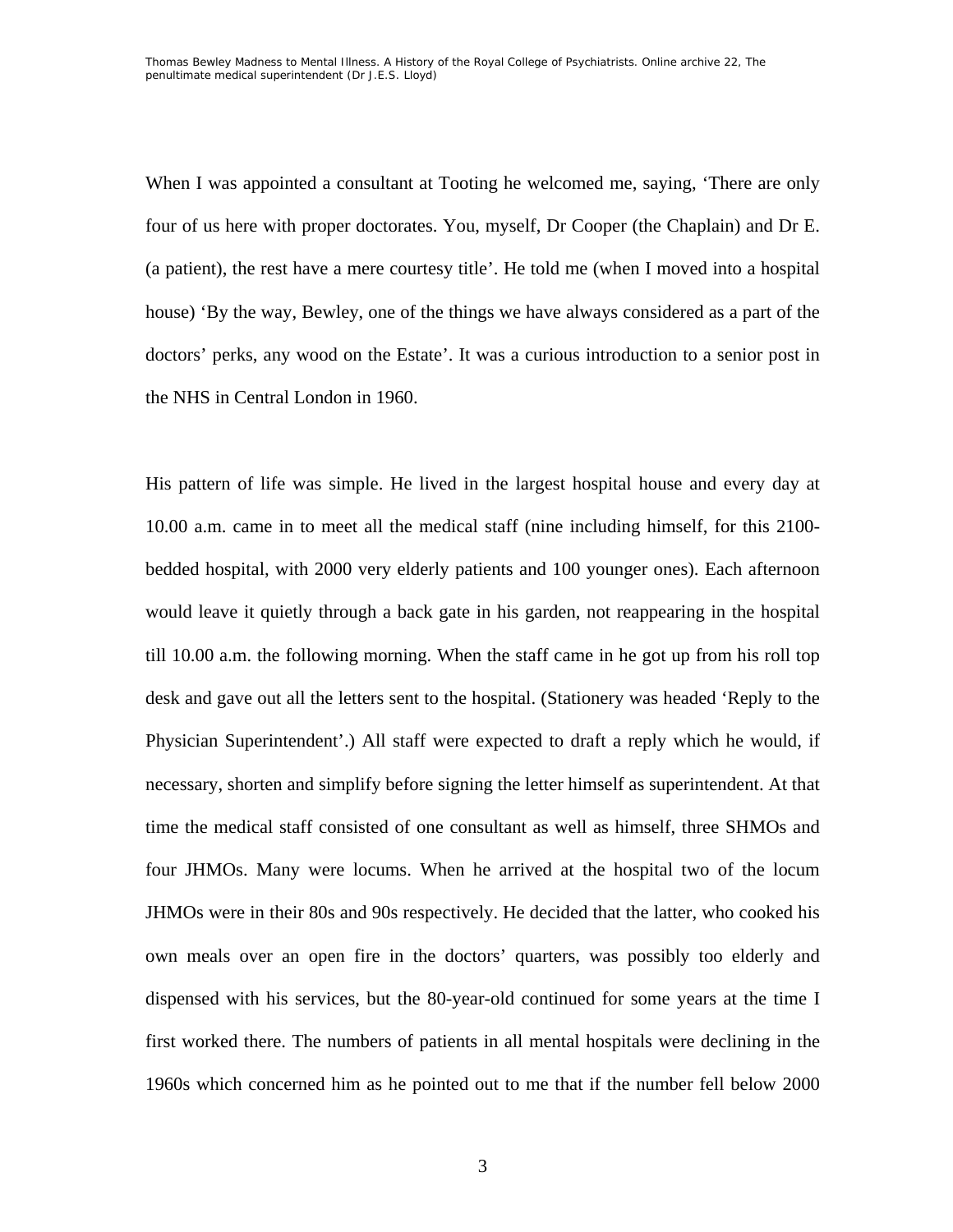this would affect the pay of all non-medical staff such as the secretary and chief pharmacist. For this reason he was keen to admit as many elderly patients, from any part of London, which would keep the number from falling.

He signed all the death certificates and also all certificates for cremations as well as any medico-legal reports. These had been drafted for him by the other doctors. He also did all the domiciliary visits that were requested. These could come from any part of London as the hospital had been the first to be able to admit elderly patients informally without requiring certification. He was known by members of the social services in various parts of London who would approach him about the possible admission of an elderly person with a dementing illness. He would admit them if he had been invited to see the patient on a domiciliary visit after being requested to do so by the patient's general practitioner. He saved up these visits till he had three or four in one area when he would do them all in a brisk swoop. He usually did these in a small van with a large empty cardboard container in the back. As he explained to me: 'I can park anywhere if I leave the back door of the van open when I can be assumed to be in the middle of a delivery'. He did domiciliary visits on a Sunday when they were in London Boroughs at a distance from the Hospital since there was less traffic that day. As he said to me 'As Physician Superintendent I am a 7-day 24-hour-a-day doctor'. He thought it was very foolish of any members of the medical staff to make unnecessary work for themselves. He queried why I admitted patients with alcohol problems from bomb sites. 'Why do you admit all these drunks?' he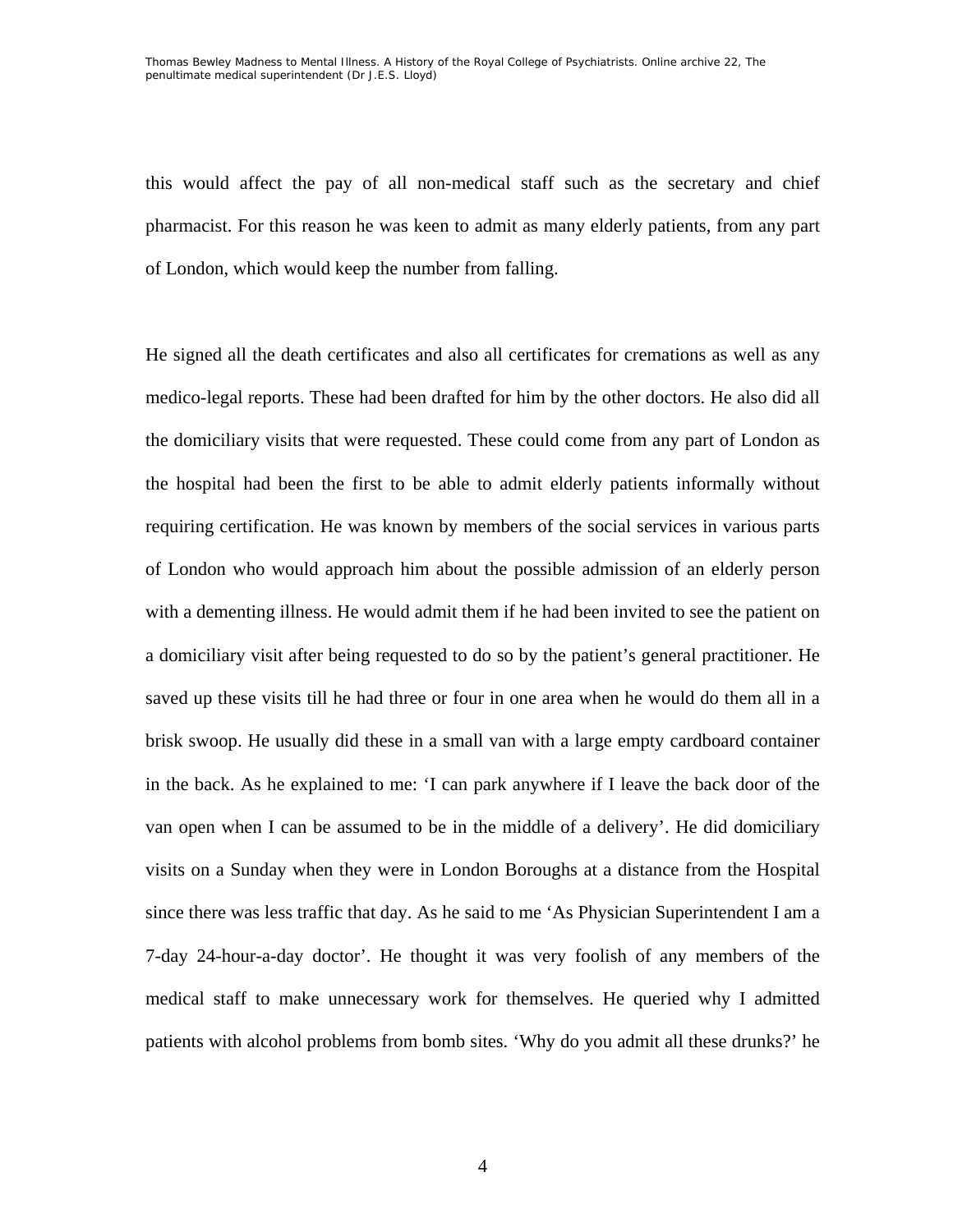Thomas Bewley *Madness to Mental Illness. A History of the Royal College of Psychiatrists*. Online archive 22, *The penultimate medical superintendent (Dr J.E.S. Lloyd)*

asked me, 'surely they are not mentally ill'. I could only reply that the patients admitted could be diagnosed by using the definition in the International Classification of Diseases.

Dr Lloyd's approach to the duties of medical superintendent was that of manager of the whole organisation. He appeared to see himself in the role of captain of a transatlantic liner, with medical staff as subordinate officers, other staff as crew and patients filling the role of third class passengers (there were no private wards at Tooting Bec Hospital). He took the view that his was the total responsibility for everything. It was because of this that he considered he should sign every letter leaving the hospital. When I started to sign letters about patients under my care he objected at first. I explained that this was my responsibility since I had been appointed a consultant. He then pointed out that the hospital's letter heading stated that all letters should be addressed to the medical superintendent and that he ought to reply. I told him that was true, but I always started my letter with the words 'Your letter was referred to me as the consultant responsible for Mr X'. He told me that this had never been done before and he might have to consult the regional board about the matter. I said that I had little doubt that they would agree with my view. I heard no more on the matter and continued to sign my own letters.

He was an effective administrator with a logical, tidy mind who liked to do everything as simply and quickly as possible. On one occasion he explained to me that one should never have more than one point in a letter as the recipient could reply to the easier point and ignore the other. I followed his advice when I had to write a report as a special consultant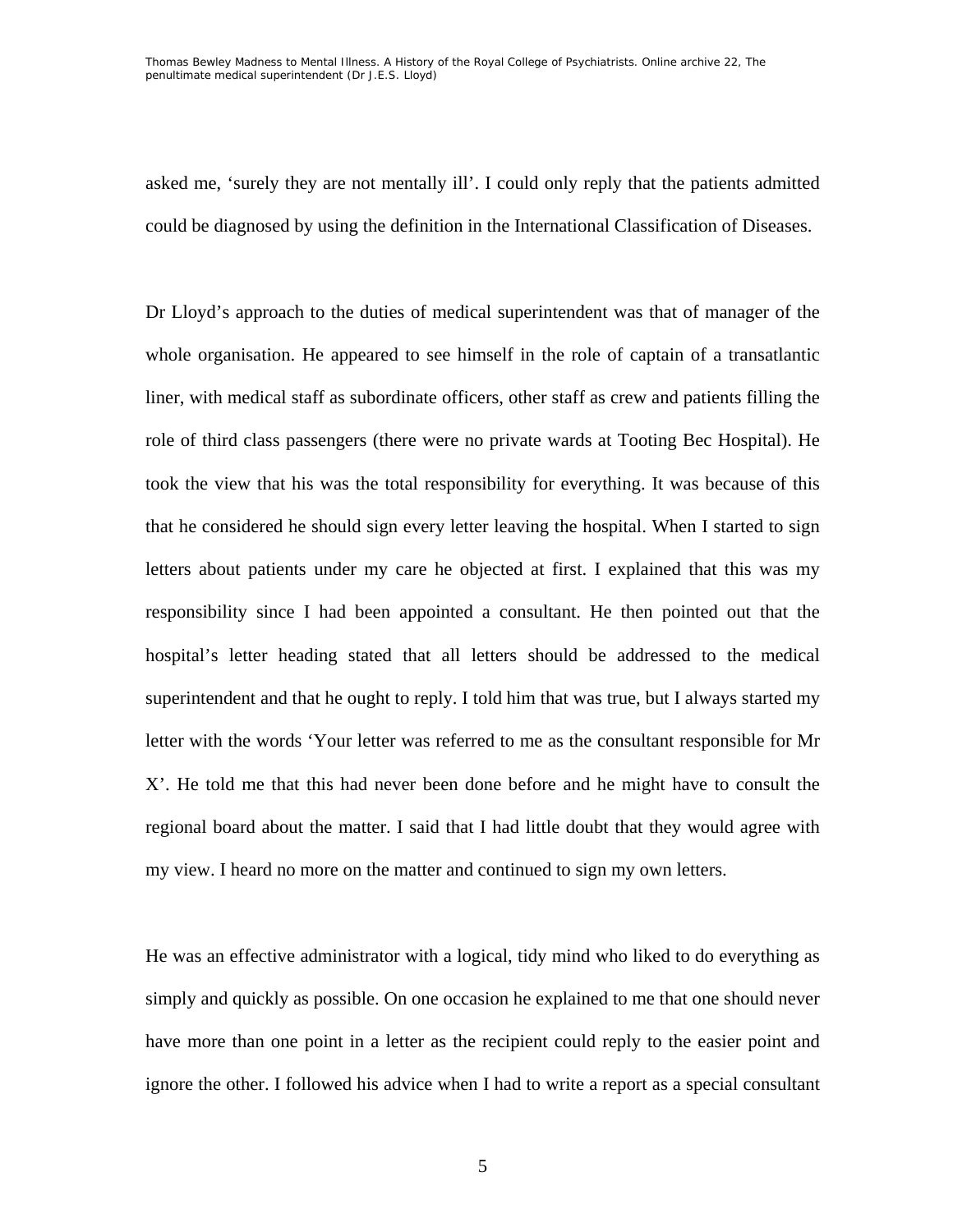to an addiction authority. I had about twenty recommendations but I only put in one of them as my recommendation (that the whole staff should be put on either the University or Health Service scales rather than the Prison Service scales). I put all the rest of my recommendations in an appendix called 'other suggestions'. This worked very well as the salaries of all the staff were raised. If it had not been for Dr Lloyd, and this was merely the first of 20 recommendations, I suspect they would have decided 'this needs further consideration.'

No patient was allowed to leave the hospital without a member of staff unless he had been issued with and carried a 'parole card' signed by the physician superintendent. Many patients were only given a 'dual parole card' which meant they were only allowed out of the gate of the hospital with another patient with a card. Both would be expected to leave and return together. In a similar way all 'suicide cards' had to be written by a member of the medical staff but countersigned by himself. A patient could only be taken off a 'Suicide card' by himself. [These cards kept in the patients' notes stated how often the patient was to be seen and a note made in the nursing notes.]

Dr Lloyd was an educated and well-trained psychiatrist who had started his career when it was believed that there was little medical that could be done for the majority of psychiatric patients, particularly those with severe learning disabilities or the dementia of old age, who were the majority of patients in the asylums of his day. It was not entirely surprising that he had abandoned research, clinical work and teaching, preferring to